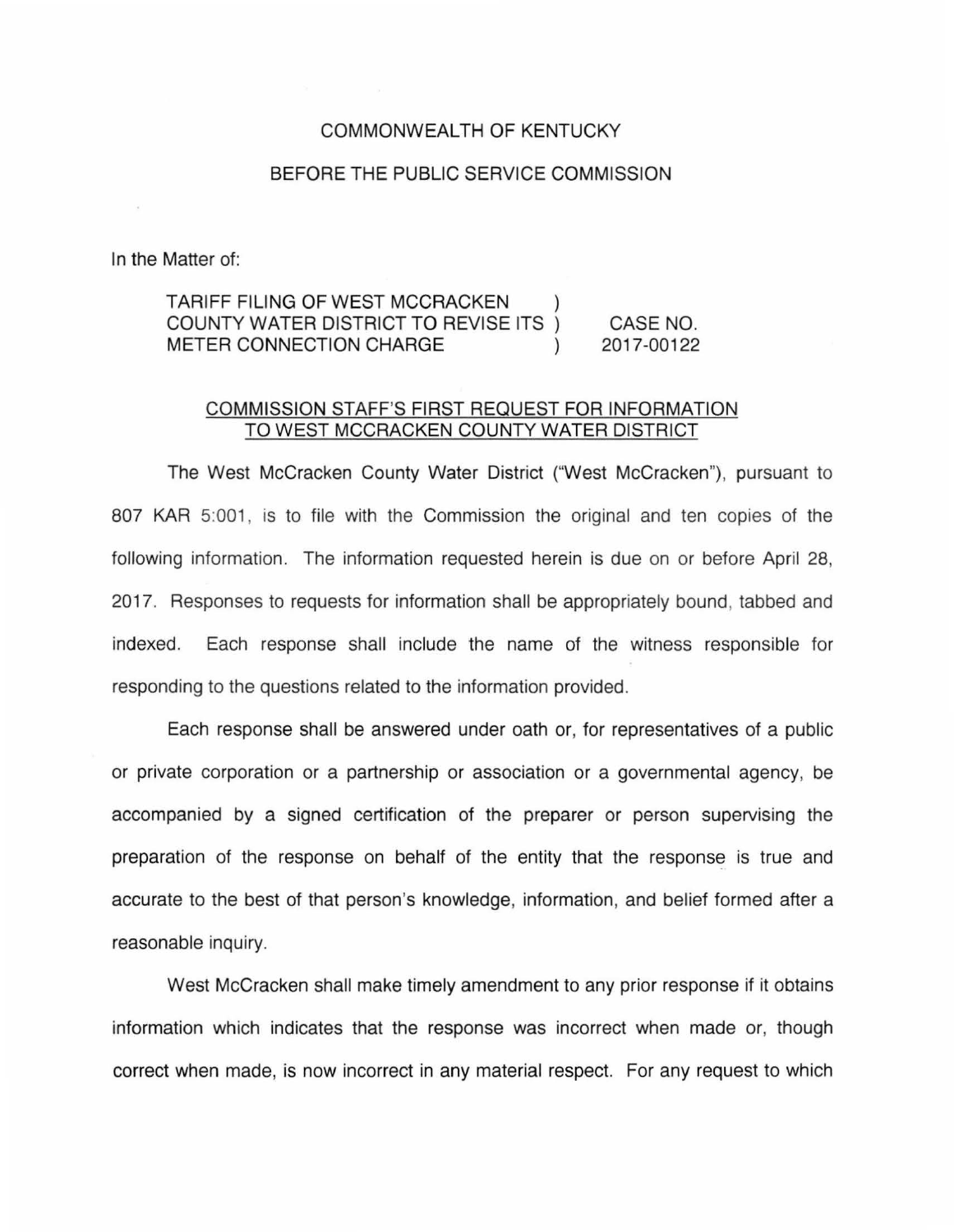West McCracken fails or refuses to furnish all or part of the requested information, West McCracken shall provide a written explanation of the specific grounds for their failure to completely and precisely respond.

Careful attention should be given to copied material to ensure that it is legible. When the requested information has been previously provided in this proceeding in the requested format, reference may be made to the specific location of that information in responding to this request. When filing a paper containing personal information, West McCracken shall, in accordance with 807 KAR 5:001, Section 4(10), encrypt or redact the paper so that personal information cannot be read.

1. Refer to West McCracken's March 6, 2017 e-mail response to a request for clarification from the Commission's Staff ("e-mail response"). West McCracken stated, "The last five encroachment permits with the State Department of Highways for long side installations average 74 feet, [which] we rounded down to 70 feet.

a. Provide D.W. Excavating invoices for each of the Long Side Meter installations West McCracken contracted for in 2015 and 2016. Include all supporting documents that indicate the length of each of the road bores.

b. If the response to (a.) above is less than 70 feet, explain why is it appropriate to include the entire 70 feet in the calculation.

2. Refer to West McCracken's e-mail response. In reply to Commission Staff's question regarding how the current contractor (D.W. Excavating) was chosen, West McCracken stated, "Bids were taken under a previous Superintendent."

-2- Case No. 2017-00122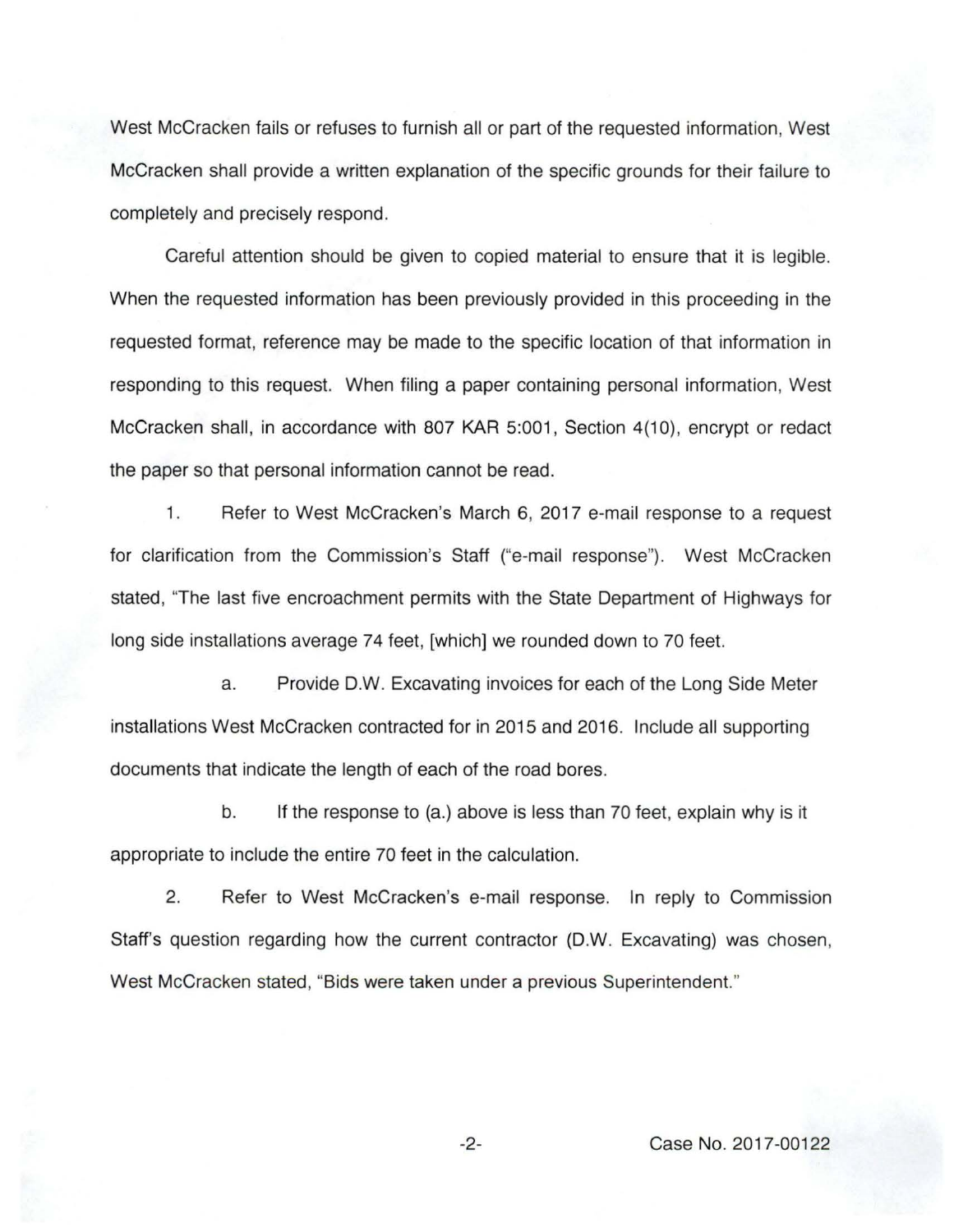a. Provide the length of time D.W. Excavating has been performing these services for West McCracken.

b. Provide the date when these services were last formally bid.

c. Explain whether West McCracken has performed a study regarding whether it would be more cost-effective to have its own employees install meter connections. If so, provide this study.

3. Refer to West McCracken's March 12, 2017 e-mail correspondence to the Commission's Staff. Keith Murt of Murtco, Inc. assumes a length of 40 feet to 50 feet average directional boring for its quote. Explain why it is appropriate for West McCracken to use 70 feet in its application.

4. Refer to West McCracken's application Average Meter Connection Expense Cost Justification, B, Materials Expenses, (6). West McCracken uses the average cost of 6-inch, 8-inch, and 10-inch saddle sizes. Explain why these sizes are used and why other sizes are not included in the calculation.

**Talina R. Mathews** Executive Director Public Service Commission P. 0. Box 615 Frankfort, Kentucky 40602

DATED **APR t, 1 2017** -------

cc: Parties of Record

Case No. 2017-00122